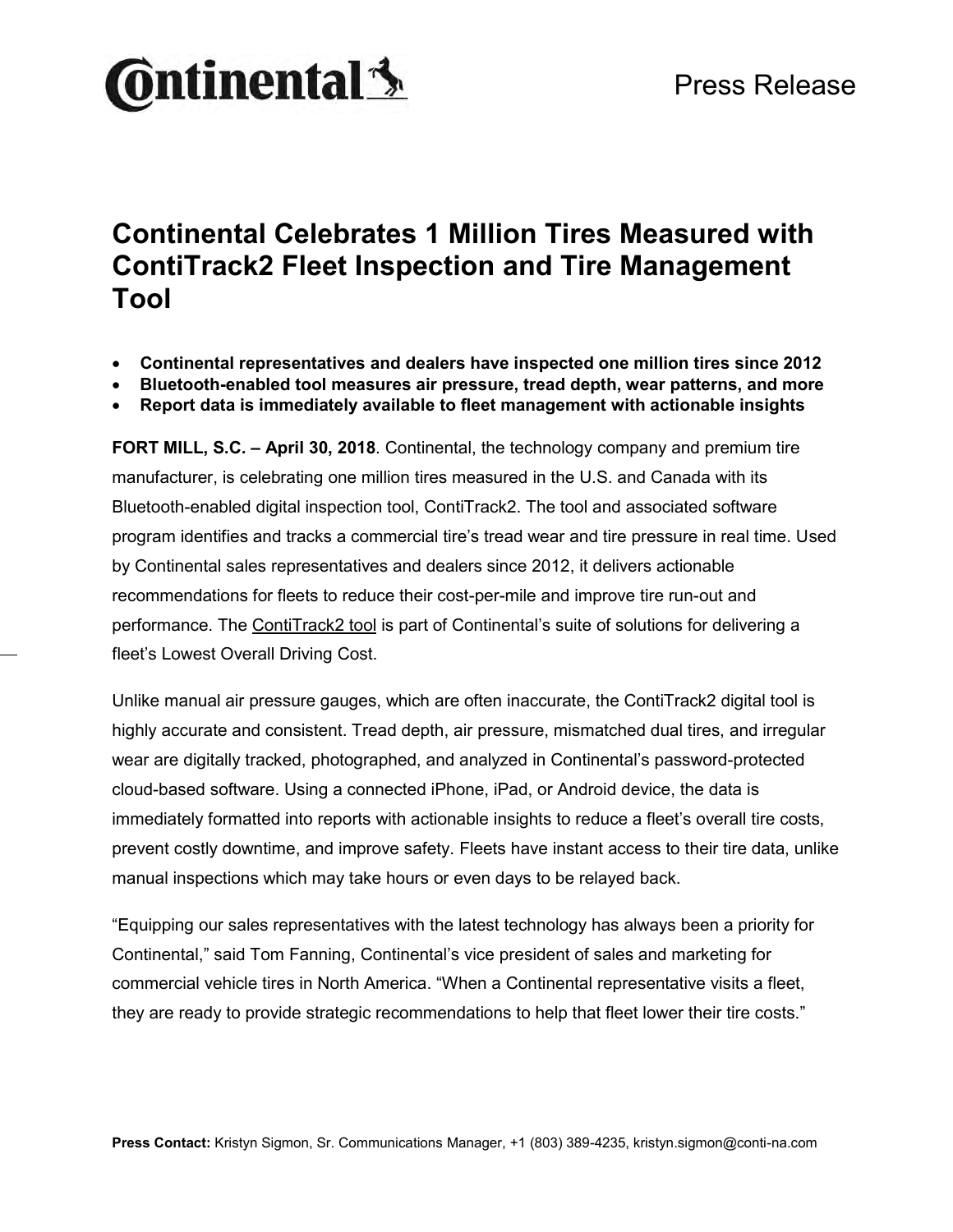# **Ontinental** \$

In addition to identifying tires which are under-inflated or have low tread depth, reports also include a summary of potential dollars lost through under-inflation resulting in reduced fuel efficiency or through premature removal. Mismatched duals are identified, and solution mapping is provided so the fleet can resolve the mismatch. Forecast projections help a fleet plan for upcoming tire needs based on their own replacement practices. Scrap tire analysis can also be performed, giving the fleet a clear report on why tires were removed from service and calculating the monetary losses of casing and remaining tread value.

"ContiTrack2 has been an indispensable tool for us over the last five years to help our fleet customers reach their lowest overall driving cost," said Paul Williams, Continental's executive vice president of commercial vehicle tires in the Americas region. "With this data, fleets have been able to extend the life of their tires, reduce fuel consumption, and decrease the likelihood of roadside breakdowns. It has also demonstrated the performance of our tires over time."

In addition to ContiTrack2, which ensures accurate and actionable [tire data from fleet](https://www.continental-truck.com/truck/fleetsolutions/contitrack2)  [inspections,](https://www.continental-truck.com/truck/fleetsolutions/contitrack2) Continental offers a full portfolio of digital tire monitoring systems which fleets can use on a daily basis to reduce their tire costs.

**[ContiPressureCheck™ TPMS](https://www.continental-truck.com/truck/products/overview-product-lines/contipressurecheck)** monitors a single vehicle in real-time, alerting the driver to tire pressure and temperature issues via an in-cab display. It is ideal for fleets whose trucks or buses are away from the terminal for long periods of time, and for owner-operators. ContiPressureCheck™ can also be integrated with telematics for remote data viewing while vehicles are out on the road, currently available in Zonar and PeopleNet.

**[ContiConnect™](https://www.continental-truck.com/truck/tire-monitoring/conticonnect) platform** monitors the entire fleet when vehicles are in the terminal, alerting back office personnel to tire issues via a mobile-friendly web portal, plus text and email notifications for severe alerts. It is ideal for fleets whose trucks or buses return to the terminal daily. Components of both systems can be combined to take advantage of different functionalities.